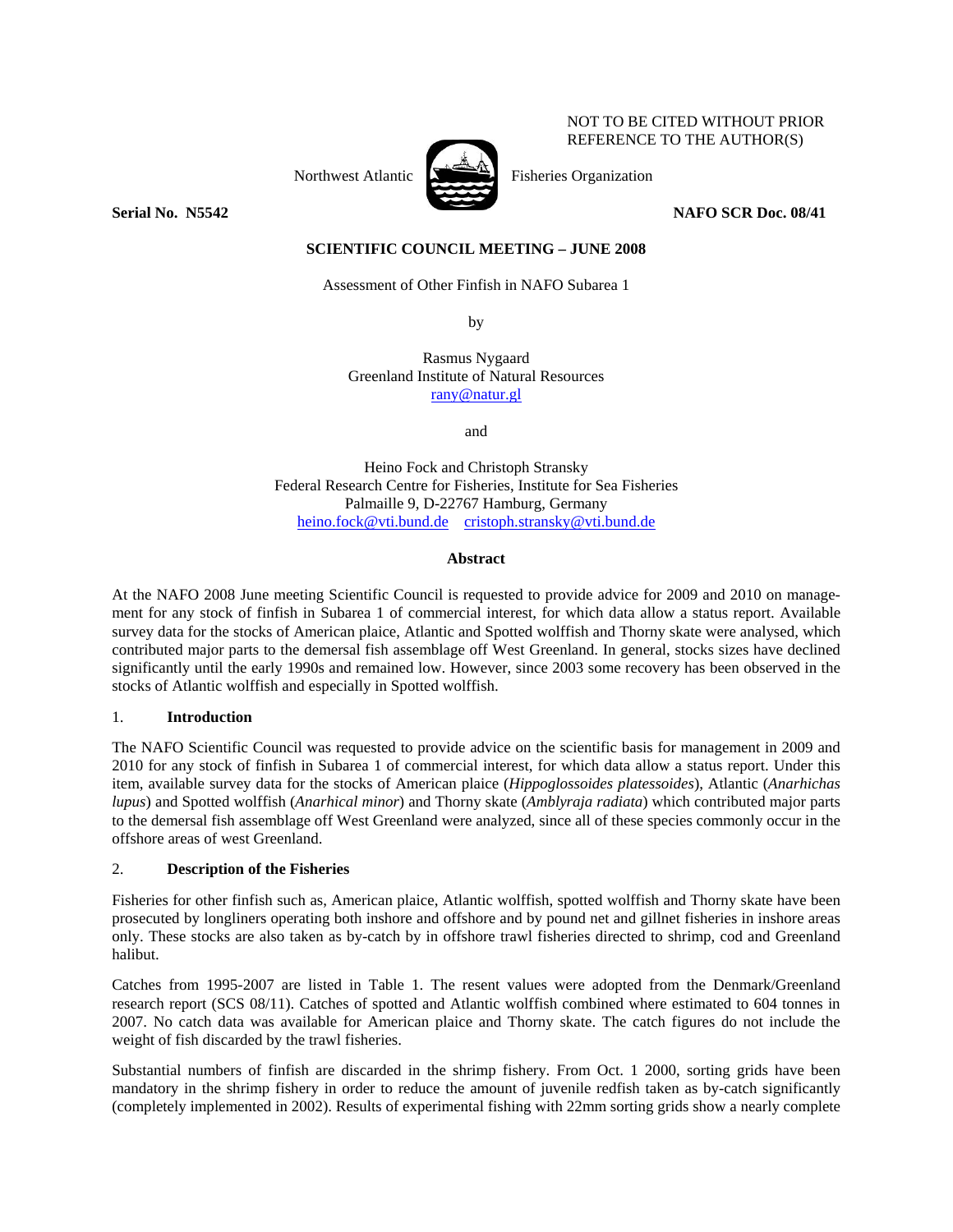protection of finfish larger than about 20 cm, but poor protection of the smallest fish (Engelstoft *et al.*, 2001). Studies conducted in 2006 to 2007 have estimated the level of discard of fish in the shrimp fishery to 2.2% of the shrimp catch (Sünksen 2007). In areas 1B to 1E, a major fraction of this by-catch was composed of small American plaice (~0.24 % of the shrimp catch) and only a minor fraction was composed of small wolffishes (Atlantic wolffish ~0.01 % and Spotted wolffish ~0.001 % of the shrimp catch). Recent and historical catch figures do not include the weight of the substantial numbers of small finfish discarded by the trawl fisheries directed to shrimp.

## 3.1. **Input Data**

# 3.1.1. **Commercial fishery data**

No quantitative information on the amount of juvenile fish in the by-catches of the shrimp fishery was available.

#### 3.1.2. **Survey data**

*EU-German groundfish survey*. Annual abundance and biomass indices were derived from stratified-random bottom trawl surveys commencing in 1982 (SCR 08/16). These surveys covered the areas from the 3-mile limit to the 400 m isobath of Div. 1B to 1F, and were primarily designed for cod as target species. In general, all stocks sizes have declined significantly until the early 1990'ies and remained low since then (Fig. 1-5). However, the stocks of American plaice, Atlantic and spotted wolfish indicate significant recovery potential due to increased recruitment. Whereas American plaice and Atlantic wolffish are presently composed of small and mainly juvenile specimens, Spotted wolffish shows large variation in body length as a result of low catches.

*Greenland groundfish/shrimp survey*. Since 1988, a shrimp survey was conducted by Greenland covering the Div. 1A to 1F down to 600 m depth (SCR 08/28). Due to changes in survey strategy and sampling of fish, determinations of abundance and biomass indices and length composition were considered comparable since 1992. Abundance and biomass indices of American plaice, Atlantic wolffish and Thorny skate have been low since the beginning of the survey (Fig. 1-5). Abundance and biomass indices of Spotted wolffish increased in 2003 and have remained stable since then although a minor decrease is observed in 2007. All stocks mentioned were dominated by juveniles as derived from length measurements except for Spotted wolffish. As in the EU-German groundfish survey, Spotted wolfish showed high variation in body length without any signs of dominating year-classes.

## 3.2. **State of the stocks**

American plaice abundance and biomass has been significantly reduced since the early 1990s (Fig. 1). After an increase predominantly of small fish below 20 cm in 2003 and 2004, both biomass and abundance has decreased again in 2007. The catchability of flatfish by the survey gear is considered poor but the time series seems to represent the stock development.

American plaice SSB was derived from German length disaggregated abundance indices to which a length-maturity ogive was applied (Loret, 1997). During 1982-91, the SSB decreased continuously and remained low until 2002 (Fig. 2). SSB increased in 2003 and 2004, but is still considered to be at low level compared to the early and mid 80'ies. Recruitment is presented as abundance of small fish 15-20 cm representing age group 5 and indicates an increase above the average level in 2003 and 2004. The recruitment-SSB plot (Fig. 3) indicates both poor recruitment and low SSB.

Atlantic wolfish shows a continuous decrease in survey biomass estimates until 2002, since then a minor increase is observed (Fig. 1). The stock is mainly composed of small fish below 40 cm. The abundant recruiting sizes below 40 cm imply a certain recovery potential. The estimation of Atlantic wolfish SSB and recruitment was performed in the same manner as for American plaice, i.e. using a length-maturity ogive and fish of 15-20 cm representing 3 year old recruits. Since 1982, the SSB decreased drastically and remains severely depleted since the early 1990's (Fig. 4). In contrast, until 1994 recruitment increased almost continuously. Recruitment was at a very low level in 1995, increased again in the late 1990'ies, although it varied considerably. Recruitment in 2004 increased again to the 1995-1996 levels. The recruitment-SSB plot (Fig. 3) indicates poor recruitment but an increasing SSB (Fig. 5).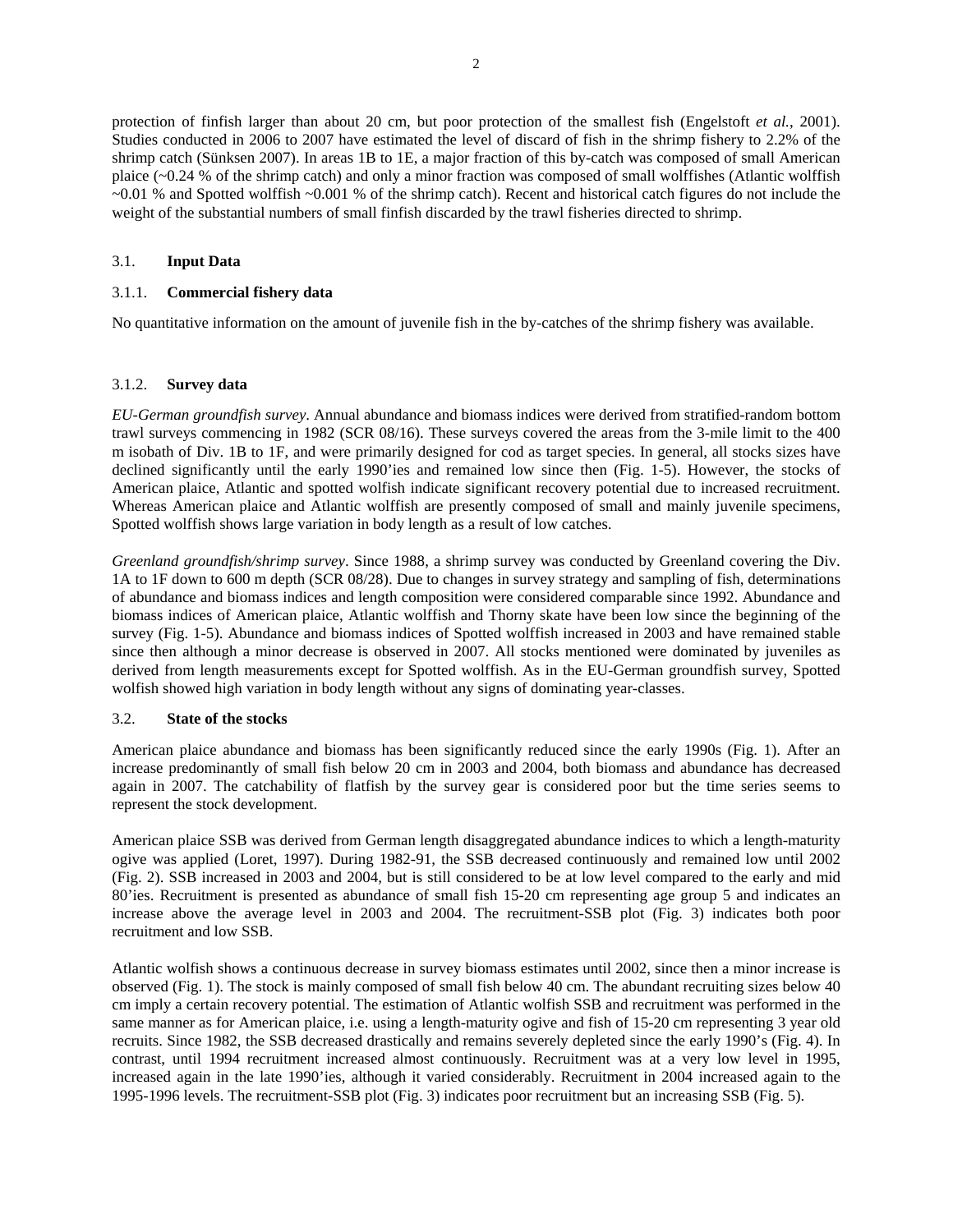Spotted wolffish biomass and abundance indices derived from the EU-German groundfish survey and the Greenland shrimp/Groundfish survey increased since 1999. However, both the Greenland shrimp/groundfish survey and the EU-German groundfish survey GLM model show a decrease in abundance and biomass in 2007 (Fig. 1).

Thorny skate biomass and abundance estimates from the German groundfish survey show a decrease since 2000, but data derived from the Greenland shrimp/groundfish survey fluctuated without a clear trend since 1995 (Fig.1). The size composition is dominated by small fish below 25 cm body length.

In general, stocks sizes have declined significantly until the early 1990s and remained low, although the stocks of Atlantic and spotted wolfish have indicated some recovery.

## 4.1 **Assessment**

Due to a lack of adequate commercial data no analytical assessment could be formulated. Therefore, the assessment was based on survey indices.

## 4.2. **Assessment results**

The stocks of Atlantic and Spotted wolfish indicate some recovery potential due to increased recruitment, as well as the observed increase in biomass seen within the recent 5 years. Particularly biomass indices for Spotted wolffish have increased in to levels near or above the series means, but strong year-classes that might explain the increase have not been observed. The Atlantic wolffish stock is presently composed of small and mainly juvenile individuals.

Taking the poor stock status of American plaice and Thorny skate into account and the apparent lack of new incoming Spotted wolffish year-classes, even the low amounts of fish taken and discarded by the shrimp fishery might be sufficient to retard the recovery potential of these stocks. The failure of the recruits to rebuild the spawning stocks indicates high mortality rates in excess of the sustainable level. Minimising the by-catch of finfish in SA1 to the lowest possible level would enhance the probability of stock recovery.

The survey estimates from 2007 did not alter the perception of the status of the American plaice, Atlantic wolffish and Thorny skate stocks, although improvements have been observed in the stock of Atlantic wolffish.

## 4.3. **Reference points**

Due to a lack of appropriate data, STACFIS was unable to propose any limit or buffer reference points for fishing mortality or spawning stock biomass for American plaice, Atlantic wolffish, Spotted wolffish and Thorny skate in Subarea 1. Nevertheless, the recently depleted spawning stocks as derived from survey results are considered far below appropriate levels of  $B_{\text{lim}}$ .

# **References**

- Engelstoft, J. J, Isaksen, B., Larsen, R. B., Rosing, M. and K. Zachariassen, 2001. Studies of technical methods for secure shrimp fishery in the Redfish Box, East Greenland. Project Report for the Nordic Strategy for the Environment and Fisheries. *Tema Nord* (technical report at Greenland Institute of Natural Resources).
- Fock , H. and C. Stransky. 2008. Stock abundance Indices and Length Compositions of Demersal redfish and other finfish in NAFO Subarea 1 and near bottom water temperature derived from the German bottom trawl survey 1982-2007. NAFO SCS Doc. 08/16, Ser. No. N5509:1-28.
- Siegstad, H.. 2008. Denmark/Greenland Research Report for 2007. NAFO SCS Doc. 08/11, Ser. No. N5516:1-8.
- Loret, J. 1997. Population dynamics of American plaice (*Hippoglossoides platessoides*, Fabricius 1780) off West Greenland (NAFO Divisions 1B-1F), 1982-94. NAFO Sci. Coun. Studies, 30:89-107.

Nygaard, R., Sünksen, K. and Jørgensen O. A., 2008. Biomass and abundance of demersal fish stocks off West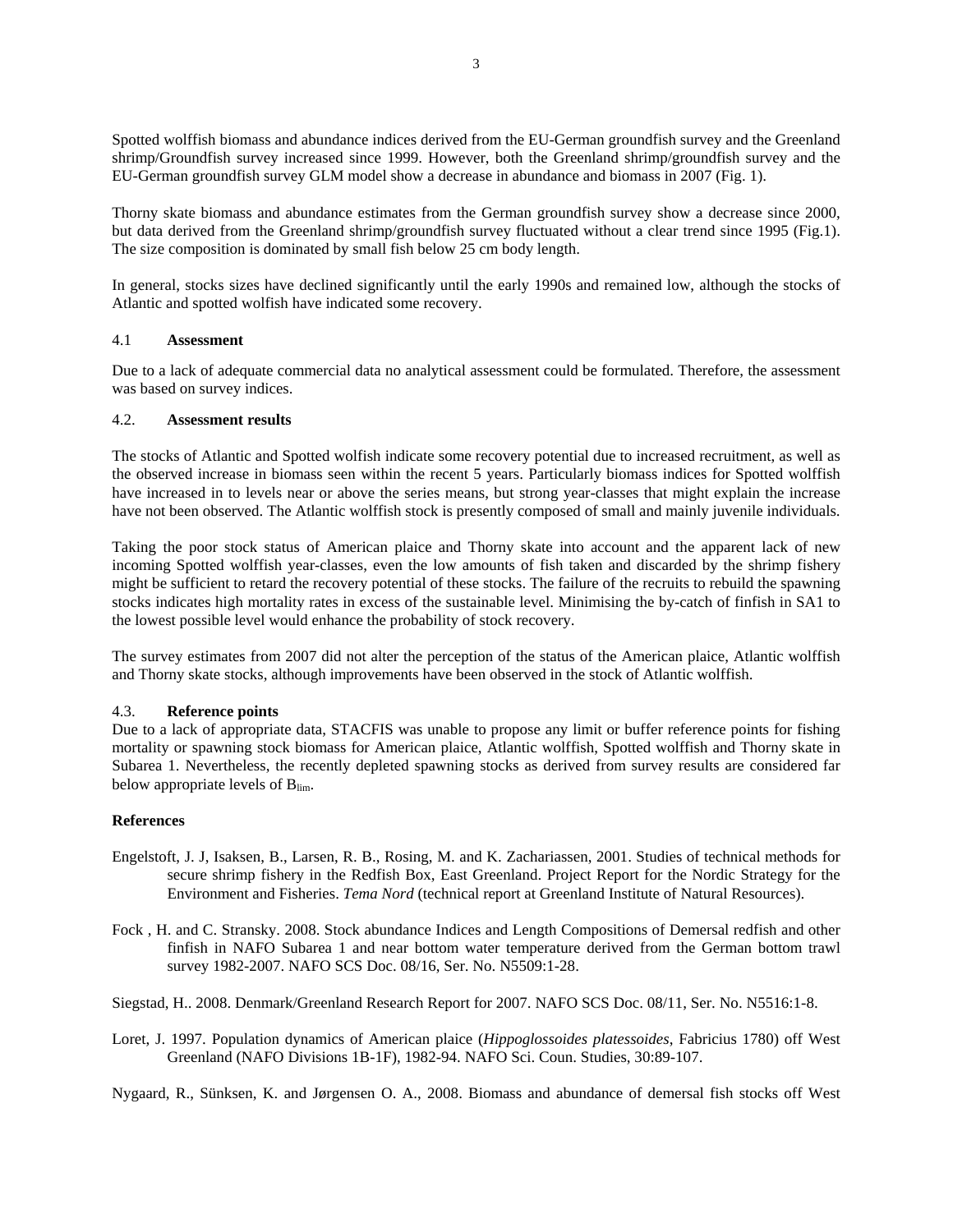Greenland estimated from the Greenland Shrimp Survey, 1988-2007. NAFO SCR Doc. 08/28. , Ser. No. N5528:1-28.

Sünksen, K. 2007: Discarded by-catch in shrimp fisheries in Greenlandic offshore waters 2006-2007. NAFO SCR Doc. 07/88, Ser. No. N5474:1-12.

Table 1. Reported annual catches and TAC (tonnes) of other finfish in NAFO SA1 (SCS Doc. 08/11). Estimates for Spotted and Atlantic wolfish are combined:

| <b>Species</b>                                                            | 1995 | 1996- | 1997 | 1998 | 1999 | 2000 | $2001^1$ | $2002^1$ | $2003^{\frac{1}{2}}$ | 2004 <sup>1</sup> | 2005 | 2006 | 2007 |
|---------------------------------------------------------------------------|------|-------|------|------|------|------|----------|----------|----------------------|-------------------|------|------|------|
| <b>STACFIS</b>                                                            | 51   | 47    | 68   | 30   | 33   | 64   | 82       | 118      | 393                  | 342               | 272  | 655  | 604  |
| TAC                                                                       |      |       |      |      |      |      |          |          |                      | 1000              | 1000 | 1000 | 1000 |
| the contract of the contract of the contract of<br><sup>1</sup> Estimated |      |       |      |      |      |      |          |          |                      |                   |      |      |      |



Fig. 1. Finfish in Subarea 1: Estimates of biomass indices from German groundfish surveys and the Greenland shrimp/groundfish survey for American plaice, spotted and Atlantic wolffish and Thorny skate.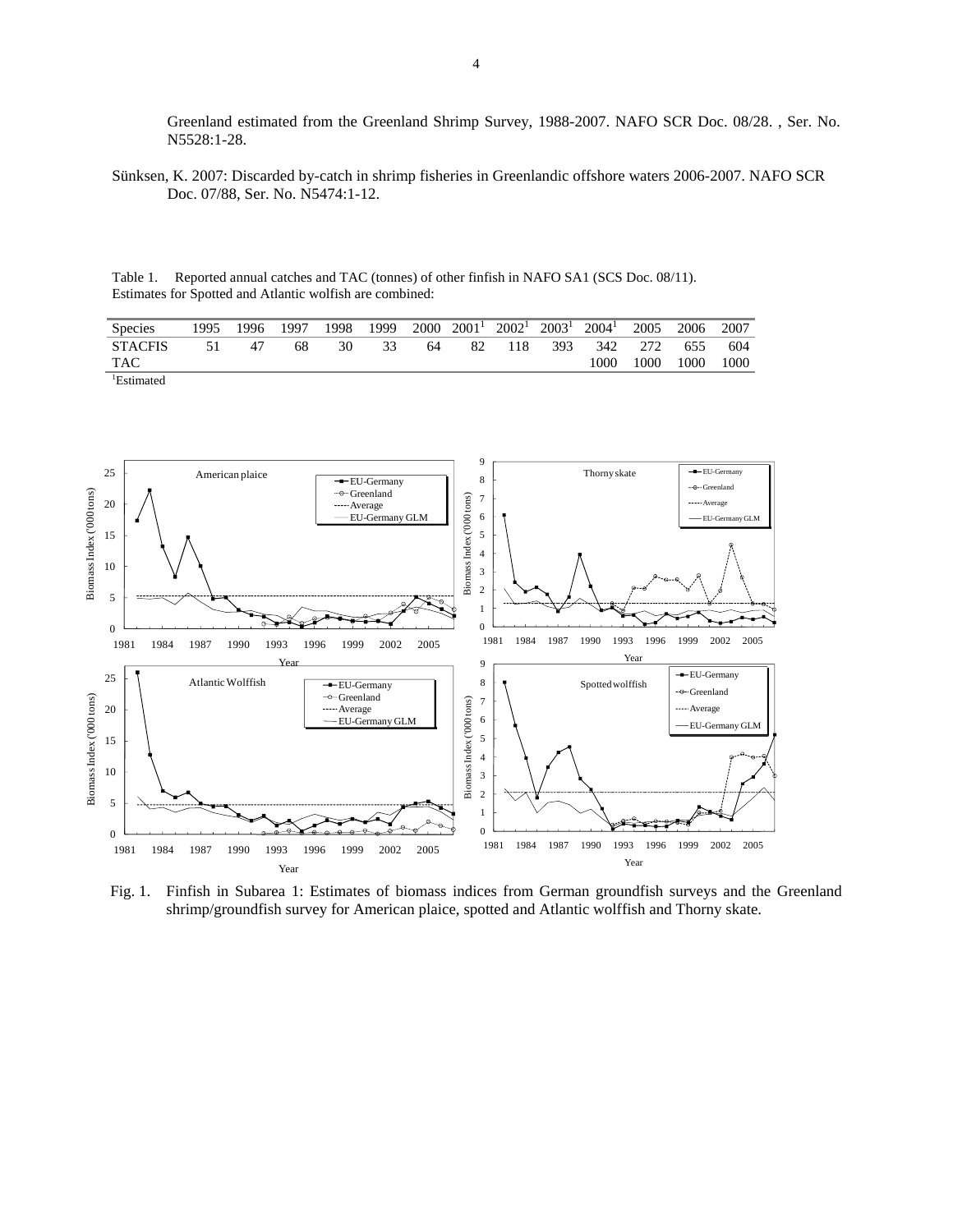

Fig. 2. American plaice in SA1. SSB and recruitment indices as derived from the German groundfish survey.



Fig. 3. American plaice Subarea 1. Recruitment at age 5 plotted against SSB 5 years before.